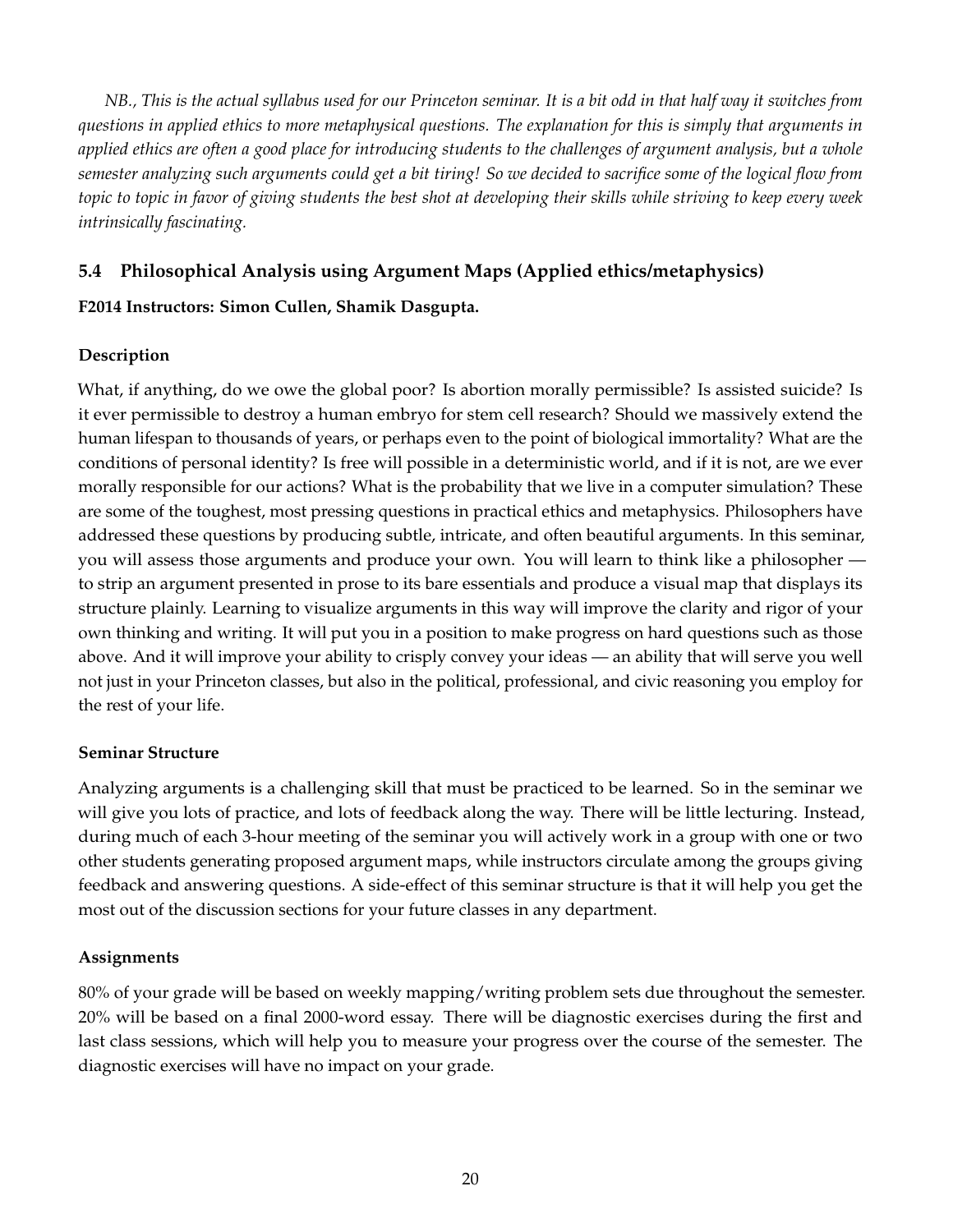### **Weekly topics and readings**

Please note that you will rarely be required to read entire papers. Rather, the instructions for your weekly problem sets will summarize relevant background and include page ranges for you to focus your reading on. It is not suggested that you attempt to read any of the materials listed as in class exercises. We will create extracts and adaptations that will be short enough to read in class.

# **Week 1: Introduction to the seminar, and to argument mapping**

No readings for this week.

In class exercises: adapted from

- $\triangleright$  Articles from the popular press
- $\triangleright$  Jeff McMahan's "Is Israel fighting a just war?"

### **Week 2: The ethics of sex**

- 1. Dylan Harley, "Seductive Lies"
- 2. Simon Blackburn, "Lust"

In class exercises adapted from

- . Natalie Loomis, "Is Drunk Sex Rape?"
- . Warren Stamper, "Drunk Sex Needn't Be Rape (At least not in any sense that matters)"
- . Marcia Baron, "I Thought She Consented"

# **Week 3: Should we genetically manipulate our offspring?**

- 1. Michael Sandel. "Mastery and Gift"
- 2. Leon Kass, "Perfect Babies: Prenatal Diagnosis and the Equal Right. . . "
- 3. Nick Bostrom and Toby Ord, "The Reversal Test: Eliminating Status Quo Bias in Applied Ethics."

#### In class exercises adapted from

 $\triangleright$  Whitney Cox, "Posthumanity Does Not Threaten Moral Equality"

# **Week 4: Are attempts to have impaired children justifiable?**

- 1. K. W. Anstey, "Are Attempts to Have Impaired Children Justifiable?"
- 2. Neil Levy, "Deafness, Culture, and Choice"

In class exercises

- . Simon Cullen, "A Puzzle About Impairment"
- $\triangleright$  Isaacs and Dasgupta, "Reply to Cullen"

#### **Week 5: Is abortion permissible?**

- 1. Judith Jarvis Thomson, "A Defense of Abortion"
- 2. Don Marquis, "Why Abortion is Immoral"

#### In class exercises adapted from

- 1. Toby Ord, "The Scourge: Moral Implications of Natural Embryo Loss"
- 2. Michael Tooley, "Abortion and Infanticide"
- 3. Robert George and Patrick Lee, "The Wrong of Abortion"

#### **Week 6: Is assisted suicide permissible?**

- 1. James Rachels, "Active and Passive Euthanasia"
- 2. Philippa Foot, "Killing and Letting Die"

#### In class exercises adapted from:

- $\triangleright$  Judith Jarvis Thompson. "Turning the Trolley"
- . Peter Singer, "For Sometimes Letting–and Helping–Die"
- . John Rawls, et al., "Assisted Suicide: The Philosophers' Brief"

## **Week 7: How much should the developed world assist the severely disadvantaged?**

- 1. Peter Singer, "Famine, Affluence, Morality"
- 2. Onora O'Neill, "A Kantian Approach to Famine Relief"

In class exercises adapted from:

- 1. David Lewis, "Illusory Innocence"
- 2. Frank Jackson, "Decision-theoretic Consequentialism and the Nearest and Dearest Objection"